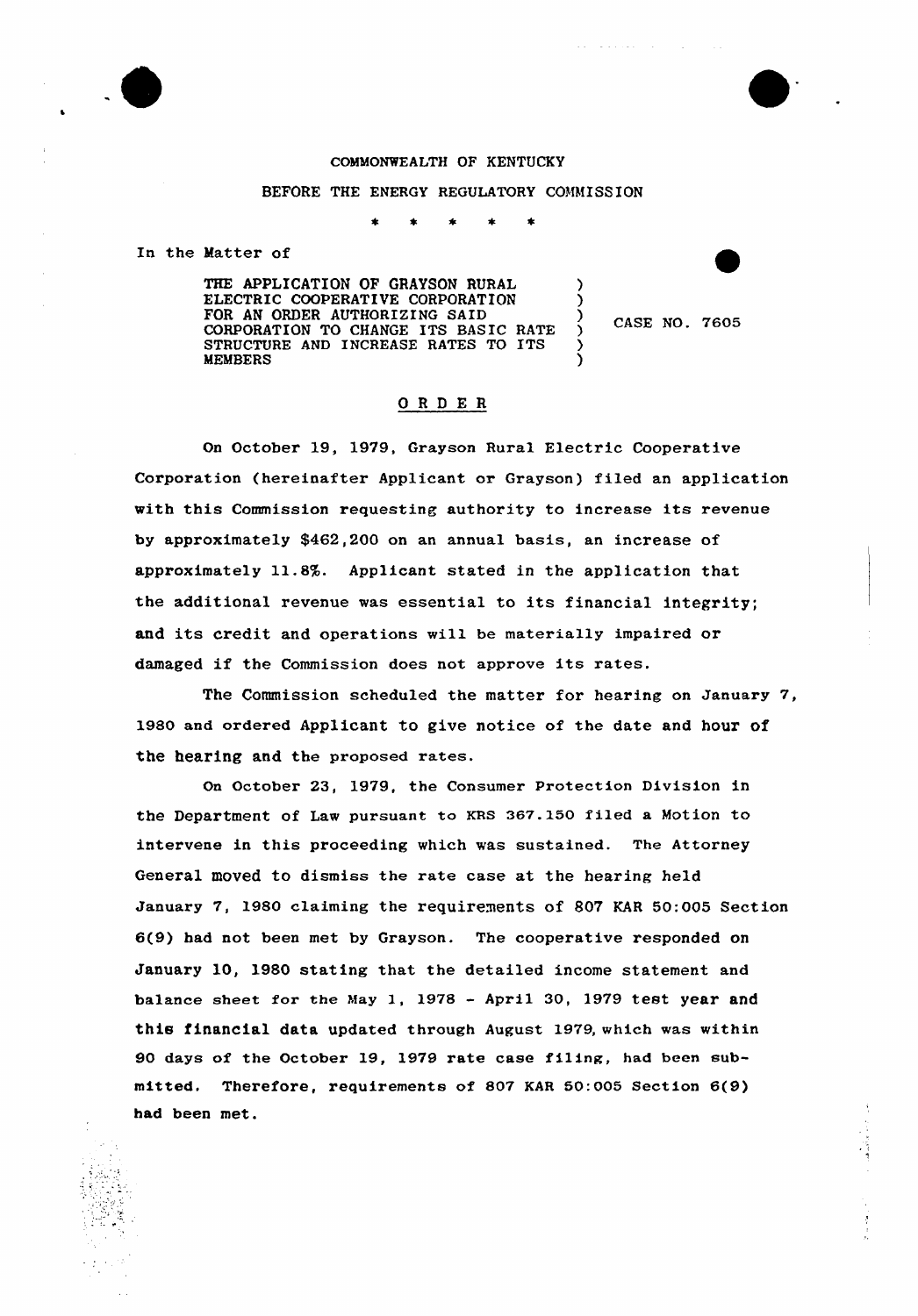# COMMENTARY

Grayson Rural Electric Cooperative Corporation is a consumerowned electric distribution cooperative which serves approximately 9,735 consumer members in the Kentucky counties of Carter, Elliott, Greenup, Lawrence, Lewis, and Rowan. Applicant purchases all of its power from East Kentucky Power Cooperative, Inc.

## TEST YEAR

Grayson proposed and the Commission has adopted the twelvemonth period ending April 30, 1979 as the test period for determining the reasonableness of the proposed rates and charges. In utilizing the historic test period the Commission has given full consideration to known and measurable changes where appropriate.

#### VALUATION

The Commission finds from the evidence that Applicant's Net Investment at April 30, 1979 is as follows:

| Utility Plant in Service<br>Construction Work in Progress<br>Total Utility Plant | \$9,676,134<br>73,762<br>\$9,749,896             |
|----------------------------------------------------------------------------------|--------------------------------------------------|
| Add:                                                                             |                                                  |
| Materials and Supplies<br>Prepayments<br>Working Capital<br>Sub-total            | \$<br>114,342<br>45,241<br>118,487<br>\$ 278,070 |
| Deduct:                                                                          |                                                  |
| Depreciation Reserve<br>Customer Advances for Construction<br>Sub-total          | \$2,149,186<br>12,984<br>\$2,162,170             |
| Net Investment                                                                   | \$7,865,796                                      |

In calculating the Net Investment, the Commission has adjusted Materials and Supplies and prepayments to utilize the thirteen-month average. The Commission has further adjusted Applicant's Rate Base to reflect the pro forma depreciation expense adjustment in the calculation of the Accumulated Provision for Depreciation. Likewise, the working capital has been adjusted to reflect the pro forma operation and maintenance expenses rather than the 12-month actual. The Commission is of the opinion that this method provides greater recognition of the changing conditions in which a utility operates.

The Commission has determined that Applicant's Capital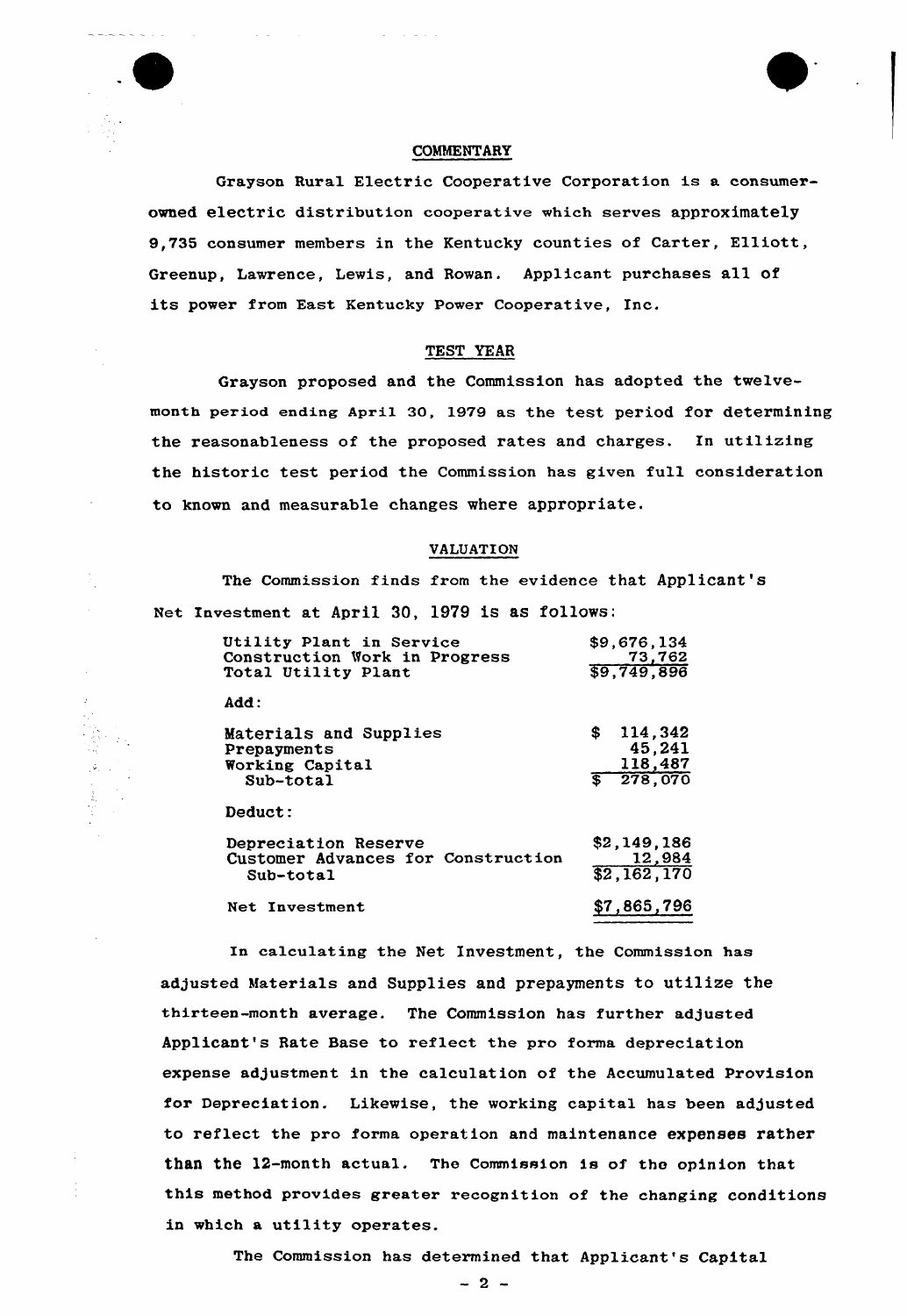

Structure at the end of the test period was \$8,635,610, and consisted of  $$2,594,525$  equity and  $$6,041,085$  in long-term debt.

The Commission has given due consideration to these and other elements of value in determining the reasonableness of the rate increase proposed herein.

# REVENUES AND EXPENSES

Applicant proposed several pro forma adjustments to revenues and expenses as reflected on the adjusted Income Statement. These adjustments were proposed to normalize increases in revenue, power costs, salaries and wages, insurance, depreciation, and interest on long-term debt. Subsequent to the public hearing Applicant proposed an additional adjustment to normalized revenue to reflect the effect of the fuel adjustment credit on the testyear revenue. The Commission after due consideration has accepted all of the pro forma adjustments as determined by Applicant.

The effect on Net Income of the pro forma adjustments is as follows:

|                                 | Actual<br>Test Period | Pro forma<br>Adjustments | Adjusted    |
|---------------------------------|-----------------------|--------------------------|-------------|
| Operating Revenue               | \$3,676,059           | \$270,367                | \$3,946,426 |
| Operating Expenses              | 3,424,430             | 359,934                  | 3,784,364   |
| Net Operating Income            | 251,629               | \$(89, 567)              | \$162,062   |
| Other Income & Deductions (Net) | (172, 050)            | (46.244)                 | (218, 294)  |
| Net Income                      | 79.579                | \$(135, 811)             | (56, 232)   |

#### RATE OF RETURN

The actual rate of return on Applicant's Net Original Cost established herein for the test year was 3.20%. After taking into consideration the pro forma adjustments, Applicant would realize a 2.06% rate of return. The Commission is of the opinion and finds that the adjusted rate of return is inadequate and would impair Applicant's financial integrity. In order to remain on a sound financial basis, Applicant should be allowed to increase its annual revenue by approximately \$366,400 which would result in a rate of return of 6. 72%. This additional revenue will provide Net Income of approximately \$310,200 which will be sufficient to meet the requirements in Applicant's mortgages securing its longterm debt.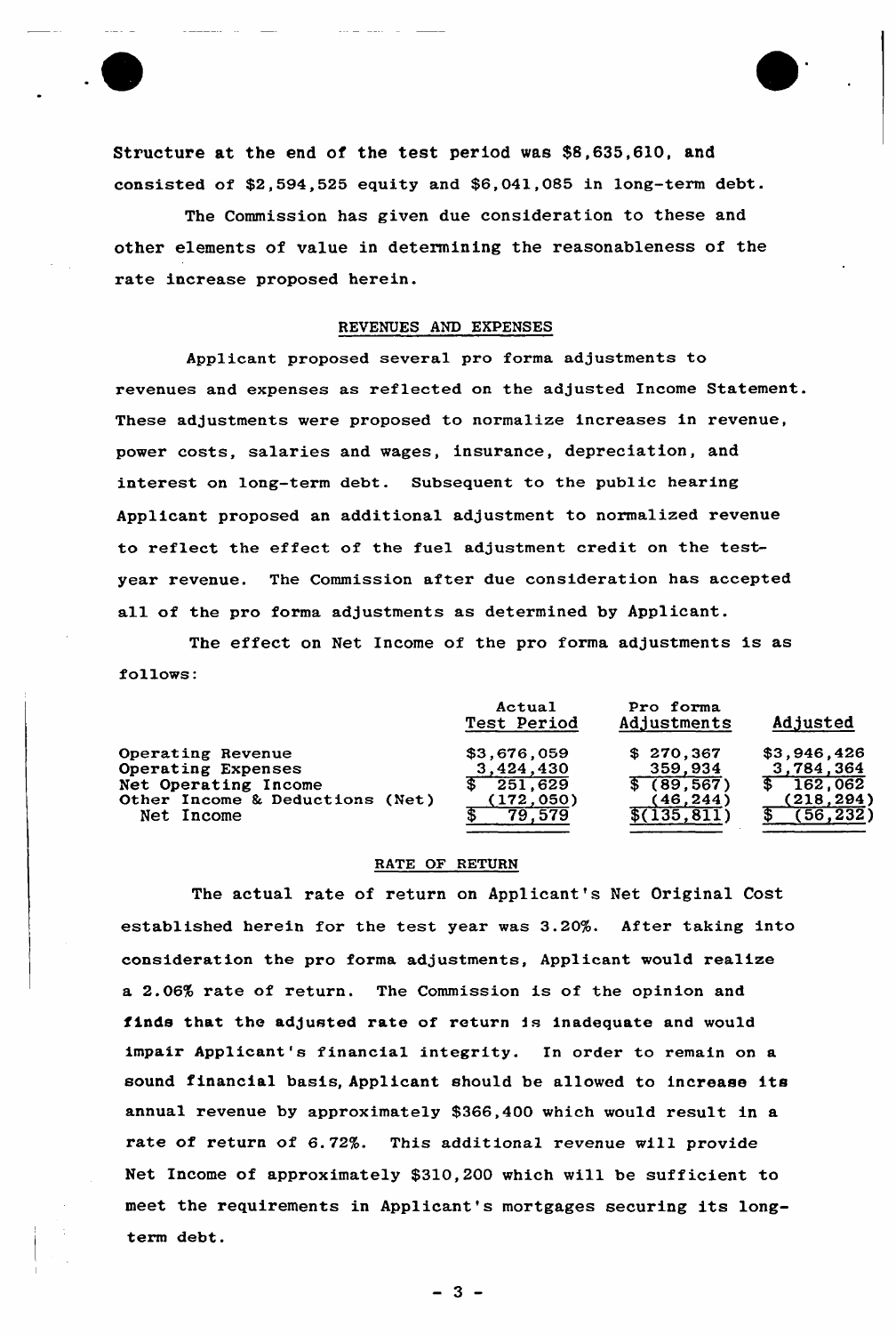

## RATE DESIGN

Grayson proposed to change its rate structure from <sup>a</sup> minimum bill declining block structure to a customer charge with a flat energy usage rate. As the Commission finds that this reflects a move toward the rate-making standards contained in the National Energy Act, more specifically, the Public Utility Regulatory Policies Act of 1978 (PURPA), and that it encourages energy conservation, the proposed change has been incorporated in Appendix  $"A"$ .

## SUMMARY

The Commission, after consideration of the evidence of record and being fully advised, is of the cpinion and so finds that the rates and charges set out in Appendix "A" attached hereto and made a part hereof will produce gross annual revenue in the amount of approximately \$4,267,406 and are the fair, just, and reasonable rates for Applicant.

The Commission further finds that the rates and charges proposed by the Applicant are unfair, unjust, and unreasonable in that they produce revenue in excess of that deemed reasonable herein. The Commission further finds that the financial data required to be filed by the cooperative under 807 KAR 50:005 Section 6(9) has been submitted, and the cooperative has complied with the above regulation.

IT IS THEREFORE ORDERED, that the Motion to Dismiss made by the Attorney General is denied.

IT IS FURTHER ORDERED, that the rates set out in Appendix "A" attached hereto and made a part hereof are approved for service rendered on and after April 1, 1980.

IT IS FURTHER ORDERED, that Grayson Rural Electric Cooperative Corporation shall file with this Commission within thirty (30) days from the date of this Order its revised tariff sheets setting out the rates approved herein.

4.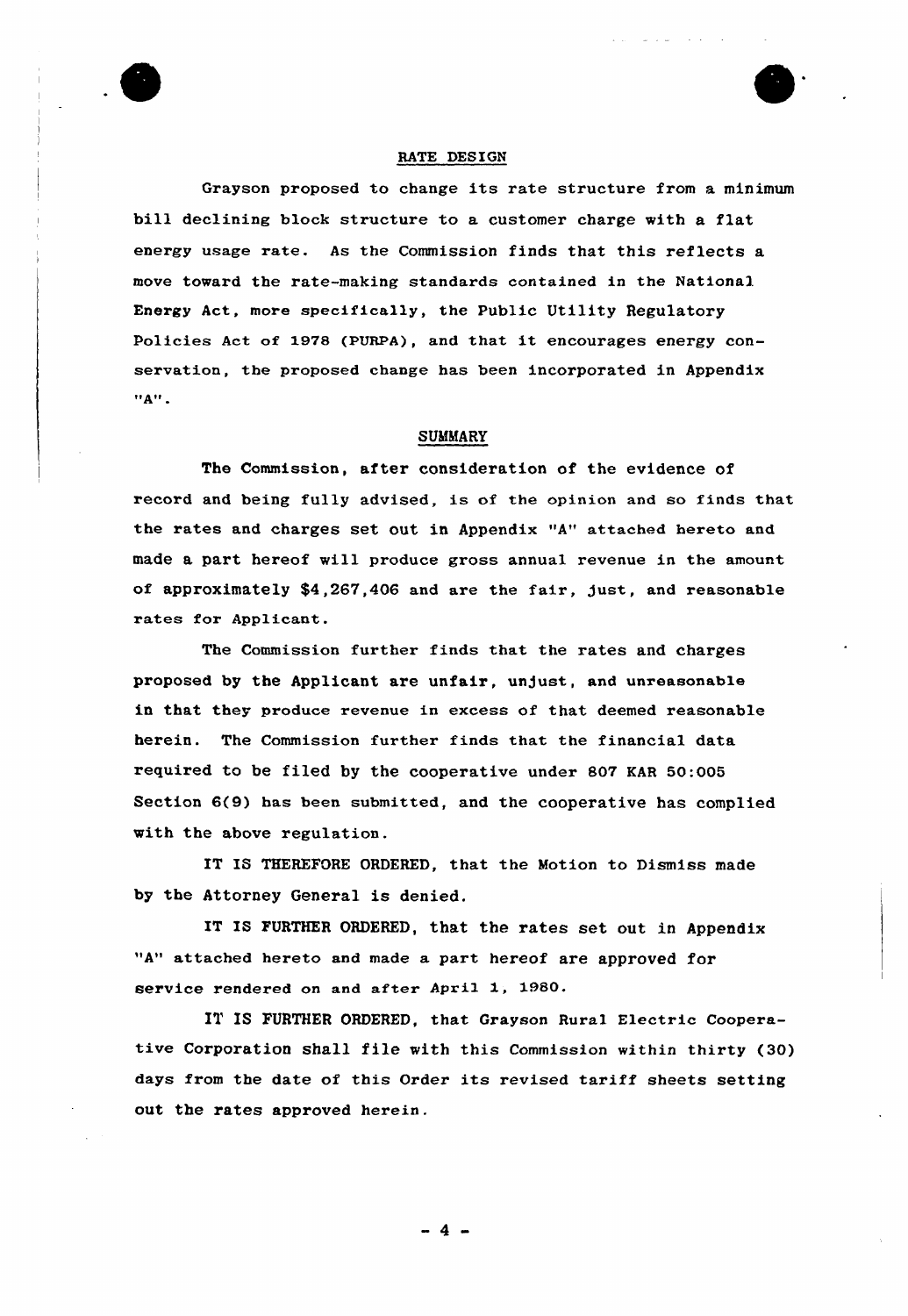



# Done at Frankfort, Kentucky, this the 18th day of April, 1980.

ENERGY REGULATORY COMMISSION

TL  $\overline{\phantom{a}}$ Chairman h **Vice** Chairman  $\bullet$ 

 $\bigcap$ Commissioner

ATTEST:

**Secretary**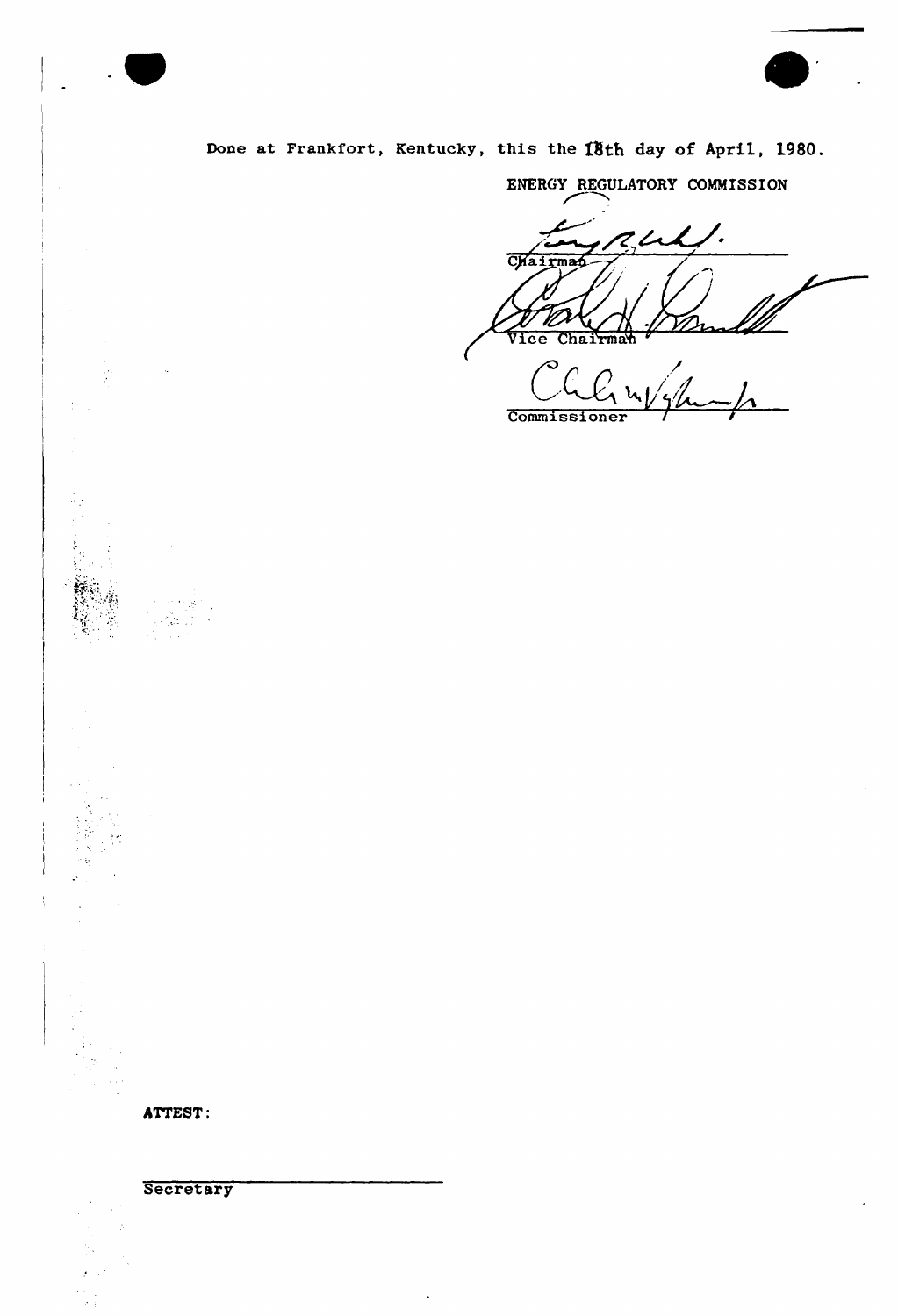## APPENDIX "A"

APPENDIX TO AN ORDER OF THE ENERGY REGULATORY COMMISSION IN CASE NO. 7605 DATED APRIL 18, 1980.

The following rates and charges are hereby prescribed for the customers served by Grayson Rural Electric Cooperative Corporation to become effective for service rendered on and after the date of this Order. All other rates and charges not mentioned specifically herein shall remain the same as those in effect prior to the date of this Order.

#### Rates: Monthly

#### Schedule 1

DOMESTIC-FARM & HOME SERVICE, PUBLIC BUILDINGS, SCHOOLS, CHURCHES, ETC., COMMERCIAL & SMALL POWER - 0 to 49 KVA

Customer Charge Per Month Energy Charge

\$ 6.50 .0374 per KWH

#### Minimum Charge

The minimum monthly charge under the above rate shall be \$6.50 where 25 KVA or less of transformer capacity is required. members requiring more than 25 KVA of transformer capacity the members requiring more than 25 KVA or transformer capacity the<br>minimum monthly charge shall be increased at the rate of 75¢ for<br>each additional KVA or fraction thereof required. Where it is each additional KVA or iraction thereof required. Where it is<br>necessary to extend or reinforce existing distribution facilities the minimum monthly charge may be increased to assure adequate compensation for the added facilities. Where the minimum charge is increased in accordance with the terms of this section, additional energy and demand shall be included in accordance with the foregoing rate schedule.

Schedule 4

LARGE POWER SERVICE — 50 to 600 KW

#### Demand Charge

\$3.80 per month per KW of billing demand

Customer Charge Per Month Energy Charge \$50.00 .0296 per KWH

Schedule 5

STREET LIGHTING SERVICE

| Lamp Size | Mercury Vapor Lamps | Annual Charge Per Lamp |
|-----------|---------------------|------------------------|
| 175 Watt  | $$4.85$ per month   | \$58.20                |

Schedule 6

#### OUTDOOR LIGHTING SERVICE — SECURITY LIGHTS

RATE PER LIGHT PER MONTH

|  | 175 Watt Mercury Vapor Lamp<br>250 Watt Mercury Vapor Lamp |  | \$4.85<br>S 6.43 |
|--|------------------------------------------------------------|--|------------------|
|  |                                                            |  |                  |